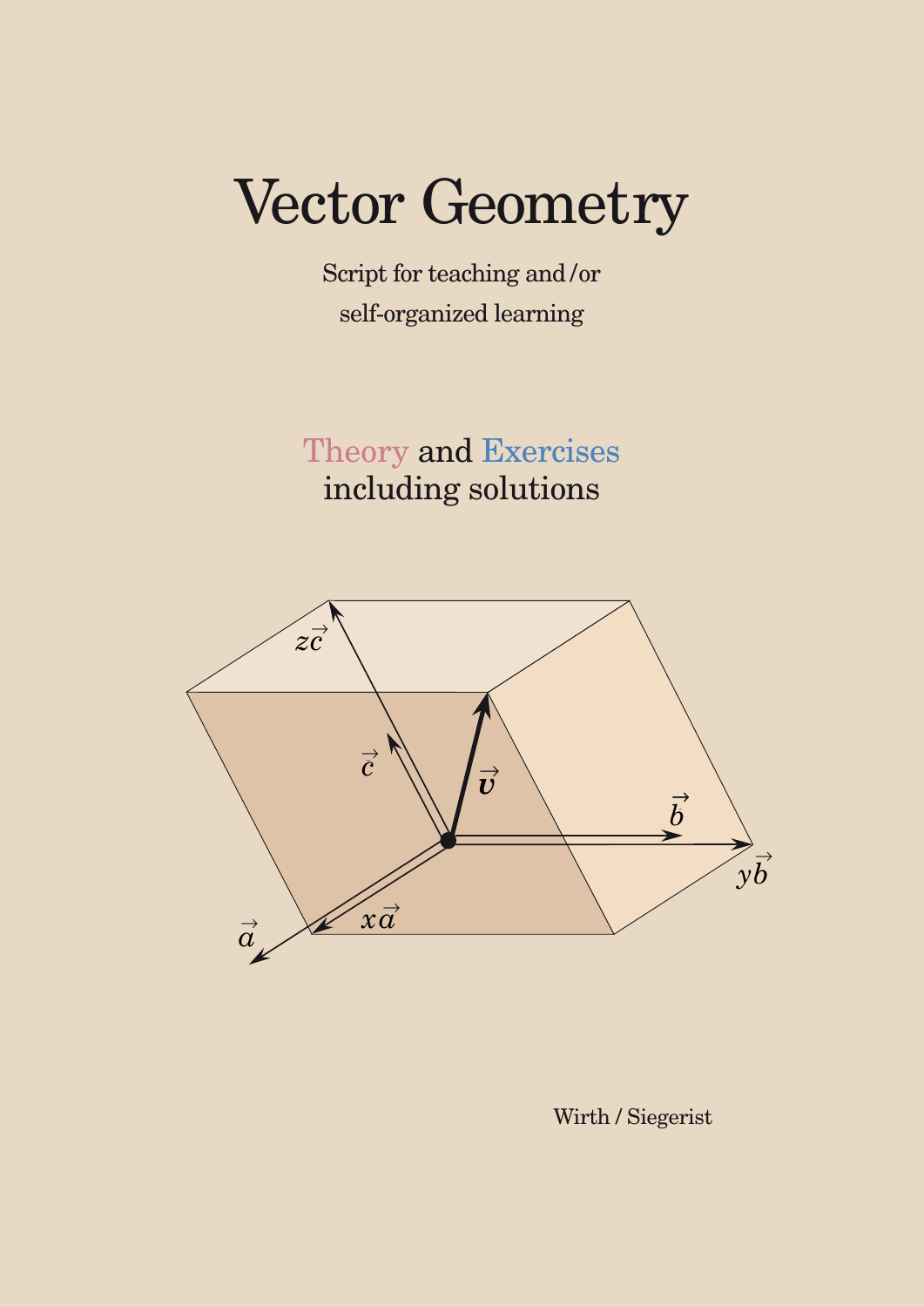1st Edition ©2011 Karl Wirth, Zürich Printed in Switzerland

ISBN 978-3-905681-68-0

*Orders:*

FO-Publishing GmbH Gewerbestrasse 18 CH-8132 Egg/ZH

Telefon ++41 44 986 35 70 Telefax ++41 44 986 35 71 Internet fo-publishing.ch/shop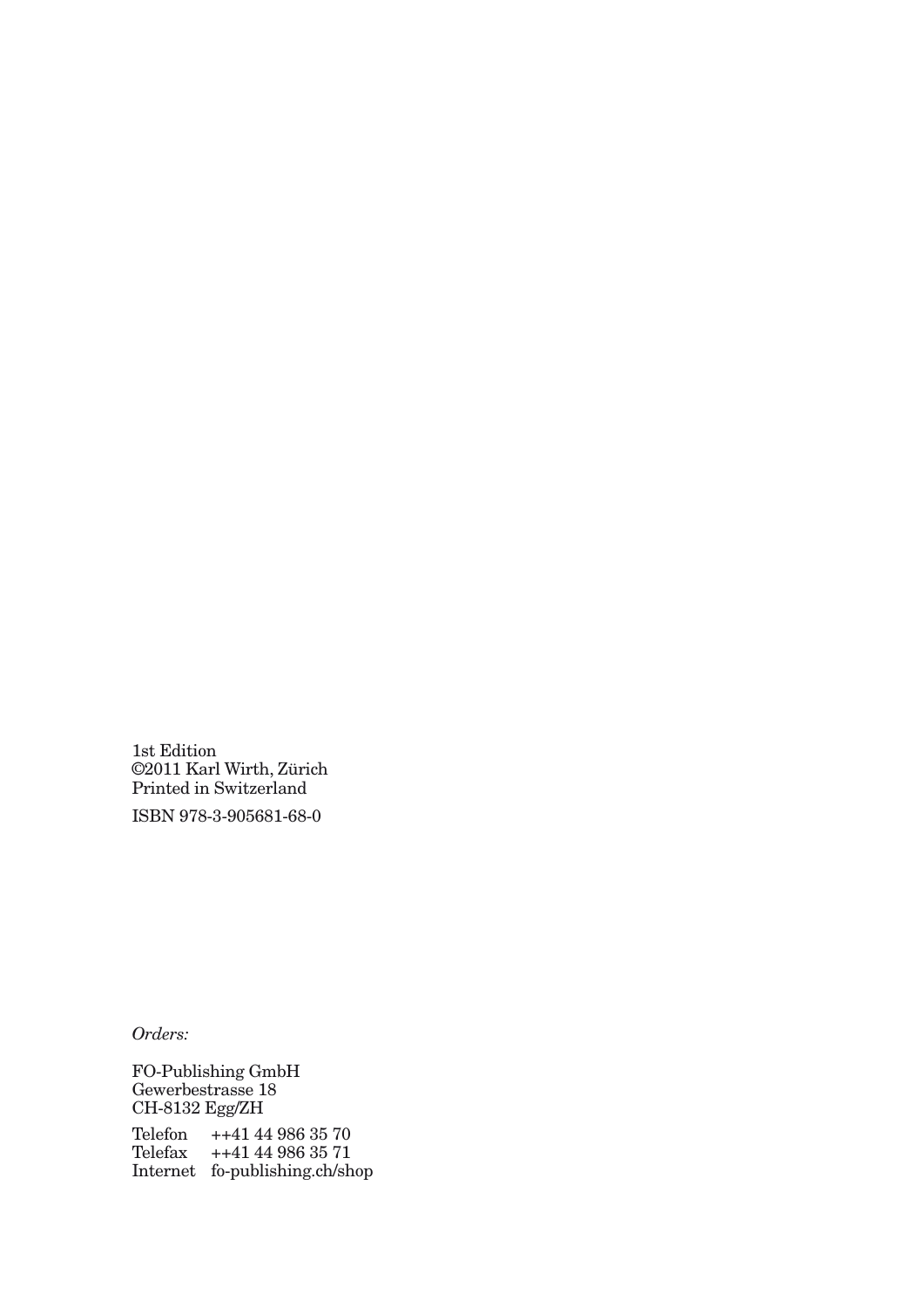# **VECTOR GEOMETRY Vector Geometry**

Script for teaching and/or self-organized learning

Theory and exercises including solutions

Karl Wirth, Fritz Siegerist

English translation of the original German edition 'Vektorgeometrie': Mathias Hausherr in cooperation with Karl Wirth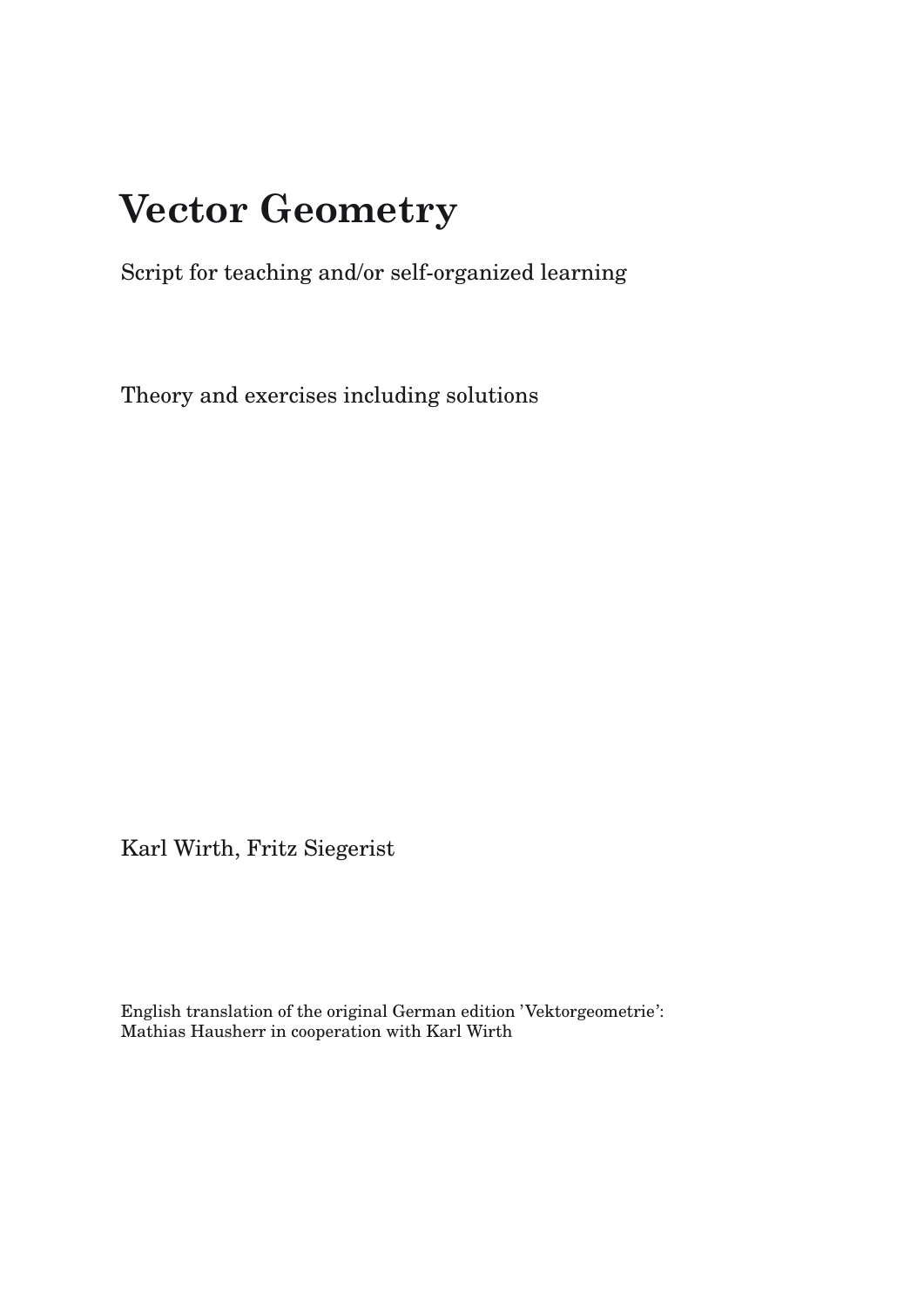### **PREFACE**

The script 'Vector Geometry' is released in its 1st edition in English. This new edition corresponds to the the German original 'Vektorgeometrie'.

Many thanks go to Magdalena Fröhlich-Zbinden for the careful proofreading of the English manuscript. Barbara Flütsch published the complete solutions of all exercises online (German language): http://sos-mathe.ch/verz\_v.html. Sincere thanks are also given to her at this point.

#### *Contents of the script*

The script includes spacial vector geometry as normally treated in a basic course at the gymnasium and pursues the following concept:

- The theory is clearly structured.
- Each page of theory is followed by a page with space for individual notes.
- The exercises are supplemented with solutions, mostly with solution process.

The theory part contains the chapters A to G according to the table of contents. The theory is aimed to quickly arrive at substantial topics, but at the same time to restrict them to the essential. The parametric equation of a plane, for example, is not discussed in the theory part.

The exercise part includes 100 exercises to the individual chapters of the theory. In addition, there are 27 exercises covering the topics of the whole script; their difficulty level corresponds to that of a final exam. Some further exercises right at the end address topics which are not treated in the theory part, including the already mentioned parametric equation of a plane, the sphere equation and the scalar triple product.

#### *Use of the script*

All theory pages of the chapters (except A) show small gaps (marked with dots for text or formulas and with frames for sketches). These gaps shall keep the reader active while reading the text. Usually the context makes clear what fills the gaps; the correctness can be checked by means of the **appendix**.

At the end of each chapter from C onwards some unsolved exercises are given (tagged with a bold line at the left). On the one hand, they are meant to delve into the theory, on the other hand, they should make familiar with some problems which occur in the exercise part. Therefore, all these exercises should be solved carefully (empty pages exist). The results are listed on the last page of the **appendix**.

According to my understanding, this script can be used to a large extent independently from any teaching or learning method.

Karl Wirth, April 2011

P.S. For suggestions of all kinds please contact me via email: wirthk@gmx.ch